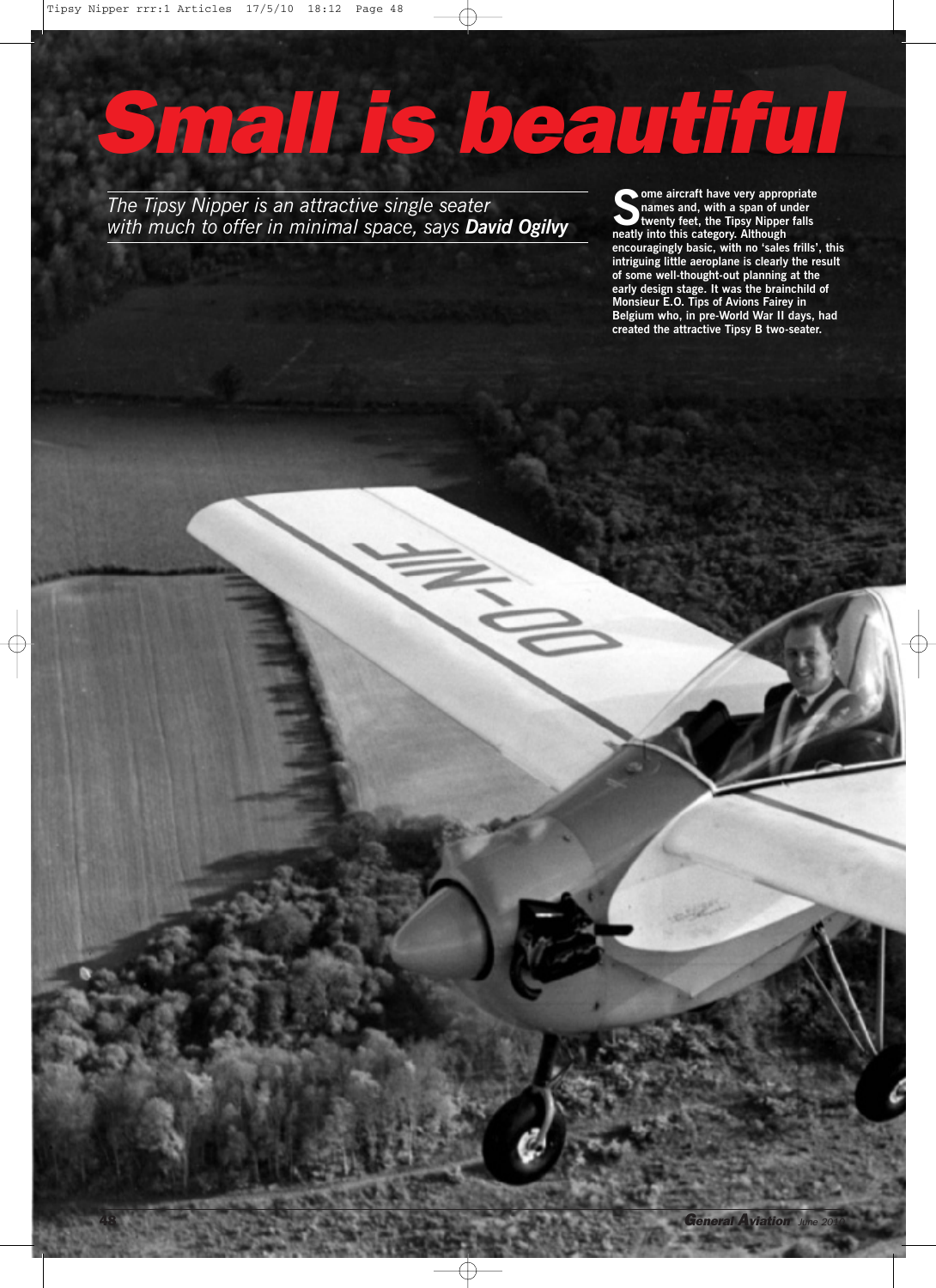**Among the Nipper's many favourable features is a good view in most directions (with downward vision panels in the wing roots) an all-flying fin/rudder, a simple undercarriage with disc brakes and an ingenious facility for accommodating a large person in a very small cockpit. The prototype took to the air late in 1957 and all early specimens were Belgian built, appearing on the market about 18 months later at a flyaway at £818.**

**In 1967 the design rights were obtained by Nipper Aircraft Limited, who arranged for series production by Slingsby Sailplanes of Kirkbymoorside in Yorkshire. In 1968 a factory fire put an end to that, after which plans were made available for use by amateur constructors. Altogether 14 Belgian**

**built and 32 from Yorkshire appeared on the UK civil register. Since then considerable numbers have been home-built and eight such machines are airworthy out of 21 Nippers with current LAA permits.**

**My introduction to the Nipper in 1962 led to a friendship with G-ARBP, then owned by the late David Greenland, who was an instructor colleague with the London School of Flying at Elstree. 'BP was one of the early Belgian batch produced in 1960 and survived until cancellation from the register in 2008, completing two years short of a half century of active life.**

**The Nipper has a welded steel-tube fuselage and a one-piece wooden wing; the airframe is well suited to the tasks to which it has been put, including, after some**

*General Aviation June <sup>2010</sup>* **49**

**modifications, success in aerobatic competitions. For this the original 1600cc converted VW engine was replaced by an 1834cc unit with much improved inverted performance. The machine that I flew, though, had the earlier lower-powered unit.**

**Getting into the Nipper is not the easiest of tasks, but once aboard there is a pleasant surprise. Because of the slim fuselage the cockpit is unavoidably narrow, but this is offset by an ingenious design feature: the wing roots are hollow and it is practicable to place one's elbows within them, so all but the broadest of people can be**

**accommodated in reasonable comfort. Everything within is minimal, but no frills are needed: the small instrument panel sits just above the straight-through main spar and its**

> *Photos via Philip Jarrett*